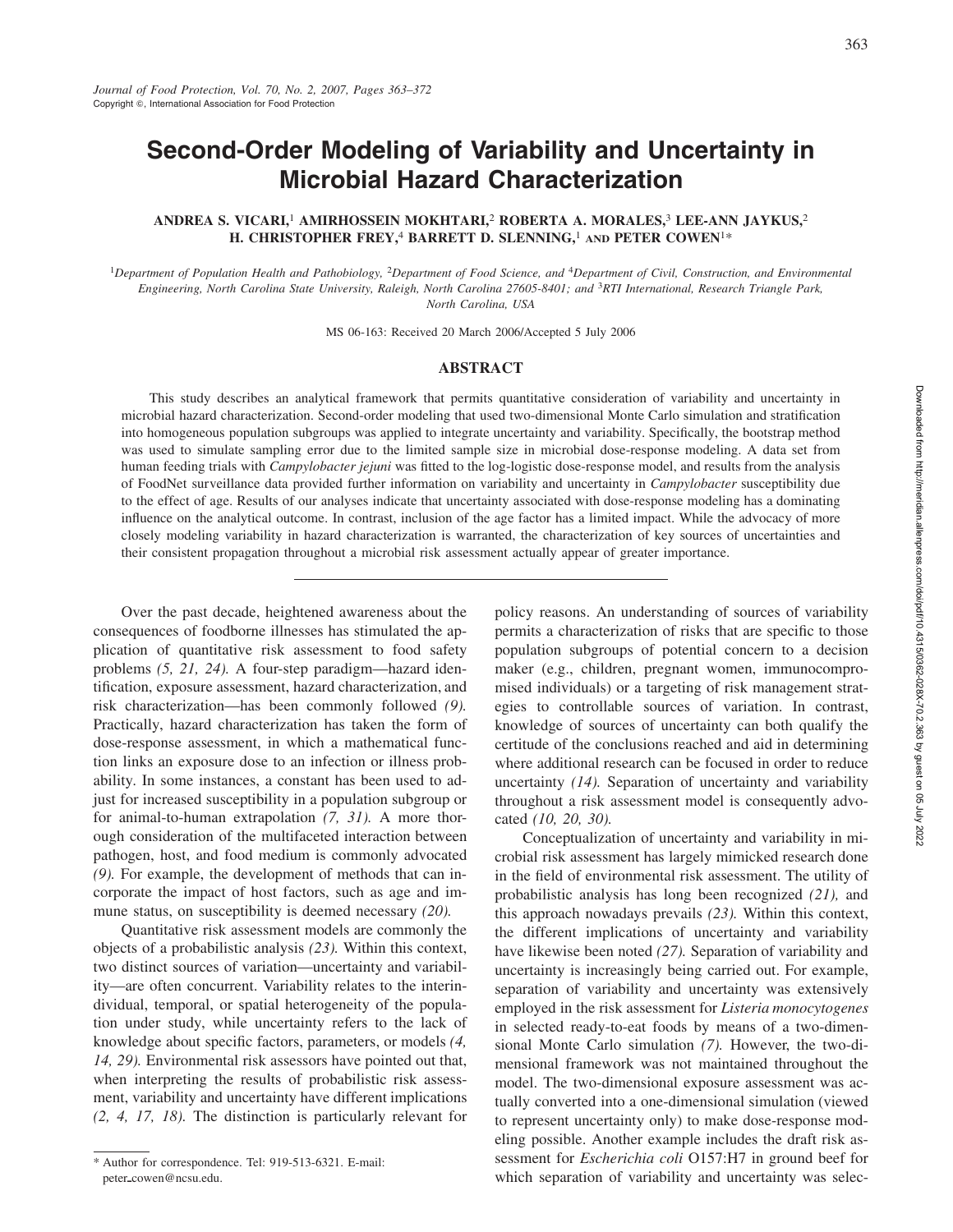TABLE 1. *Data from* Campylobacter jejuni *human feeding trial*

| Dose<br>(CFU)   | Total no. of<br>exposed subjects | No. of subjects<br>infected <sup>a</sup> | No. of subjects<br>with fever or<br>diarrhea |
|-----------------|----------------------------------|------------------------------------------|----------------------------------------------|
| $8 \times 10^2$ | 10                               |                                          |                                              |
| $8 \times 10^3$ | 10                               | 6                                        |                                              |
| $8 \times 10^4$ | 13                               | 11                                       | 8                                            |
| $8 \times 10^5$ | 11                               | 8                                        |                                              |
| $1 \times 10^6$ | 19                               | 15                                       | 3                                            |
| $1 \times 10^8$ |                                  |                                          |                                              |

*<sup>a</sup>* Infected subjects are defined as those volunteers with positive stool cultures.

tively used for most parts of the model, specifically in the exposure assessment module. However, the hazard characterization module of the model did not maintain the twodimensional framework *(37).*

It is perhaps not coincidental that dose-response assessment represents such an impediment to the realization of second-order modeling. While microbial risk assessors have often modeled exposure in great detail, hazard characterization has essentially relied on the predictive capability of dose-response functions. Quantitative approaches have been proposed to deal with model uncertainty *(22, 25).* However, although confidence bands of specific microbial dose-response functions have been examined *(33),* there has never been an attempt to incorporate parameter uncertainty associated with the dose-response relationship into a risk assessment, to our knowledge.

This study develops an analytical framework that permits a quantitative consideration of variability and uncertainty in microbial hazard characterization. Second-order modeling that employs two-dimensional Monte Carlo simulation and stratification into homogeneous population subgroups was applied to integrate uncertainty and variability. Specifically, the bootstrap method was used to simulate sampling error due to the limited sample size in microbial dose-response modeling *(16).* To demonstrate the process, a data set from human feeding trials with *Campylobacter jejuni* was considered, with a log-logistic dose-response model used as a test bed *(3).* Results from the analysis of FoodNet surveillance data were further used to reflect both variability and uncertainty in *Campylobacter* susceptibility due to the effect of age. The relevance of the findings in the context of microbial risk assessment and policy making is discussed.

#### **MATERIALS AND METHODS**

**Data.** *C. jejuni* infects the gastrointestinal tract and is usually transmitted by the consumption of contaminated food or water. This includes meats (especially chicken), water taken from contaminated sources, and milk and milk products that have not been pasteurized. There are an estimated 2.4 million *Campylobacter* infections in the United States annually, and over 95% of diagnosed *Campylobacter* infections have been attributed to *C. jejuni (1, 28).* In an effort to model exposure doses from the consumption of poultry-related products, we used the available data along with our collective expertise. Mean exposure doses are modeled

|             | Annual incidence, cases per 100,000 population |      |      |      |                           |
|-------------|------------------------------------------------|------|------|------|---------------------------|
| Variable    | 1996                                           | 1997 | 1998 | 1999 | Average,<br>1996-<br>1998 |
| Overall     | 23.6                                           | 25.2 | 21.4 | 17.5 | 21.9                      |
| Site        |                                                |      |      |      |                           |
| California  | 57.6                                           | 48.8 | 36.8 | 32.2 | 43.8                      |
| Connecticut | 16.2                                           | 18.9 | 17.0 | 14.3 | 16.6                      |
| Georgia     | 12.0                                           | 14.1 | 12.9 | 9.7  | 12.2                      |
| Minnesota   | 19.1                                           | 25.0 | 21.2 | 16.4 | 20.4                      |
| Oregon      | 21.7                                           | 22.6 | 21.1 | 17.8 | 20.8                      |
| Gender      |                                                |      |      |      |                           |
| Female      | 21.6                                           | 22.1 | 18.5 | 15.2 | 19.4                      |
| Male        | 25.4                                           | 28.2 | 24.3 | 19.7 | 24.4                      |
| Age $(yr)$  |                                                |      |      |      |                           |
| <1          | 69.2                                           | 57.9 | 52.2 | 45.4 | 56.2                      |
| $1 - 4$     | 42.0                                           | 49.2 | 40.1 | 33.6 | 41.2                      |
| $5 - 9$     | 18.7                                           | 18.6 | 14.6 | 12.7 | 16.2                      |
| $10 - 14$   | 12.0                                           | 11.2 | 9.5  | 7.3  | 10.0                      |
| $15 - 19$   | 19.6                                           | 16.6 | 14.4 | 13.6 | 16.0                      |
| $20 - 29$   | 34.3                                           | 32.8 | 29.9 | 24.0 | 30.3                      |
| $30 - 39$   | 24.9                                           | 29.9 | 23.8 | 20.5 | 24.8                      |
| $40 - 49$   | 21.9                                           | 23.4 | 20.0 | 16.3 | 20.4                      |
| $50 - 59$   | 17.7                                           | 23.8 | 20.2 | 15.8 | 19.4                      |
| $\geq 60$   | 16.3                                           | 17.5 | 15.9 | 11.3 | 15.3                      |

by means of a Monte Carlo simulation, assuming input distributions for serving size and microbial concentration of *C. jejuni* in meat, skin, and exudates. The mean serving size for poultry was obtained from the Continuing Survey of Food Intakes by Individuals *(35).* The microbial concentration was obtained from the 1996 Food Safety Inspection Service Nationwide Broiler Chicken Microbiological Baseline Data Collection Program *(36).* Specifically, we used a lognormal distribution (mean  $= 1.87$ ; standard devia- $\tau$  tion = 1.68) to represent the exposure dose in CFU per serving. This distribution is assumed to represent the average dose to which the population is exposed at different occasions. The actual dose contained in a serving is expected to follow a Poisson distribution, whose parameter is the mean dose given by the lognormal distribution model.

Data from human challenge studies with *C. jejuni* strain A3249, in which 68 individuals were stratified into six dosage groups, were considered the basis for developing the dose-response relationship (Table 1) *(3).* These data are part of a larger study that involved 111 adult volunteers who were given two strains of *C. jejuni* in order to establish certain basic features of the infection and illness. These features included the quantity of organisms needed to cause illness, the pathology of the illness, the development of an immune response to infection, the development of illness, and the extent of homologous immunity after illness. Infection was defined by positive cultures of stool specimens. The data in Table 1 demonstrate that the rate of infection increased from 50 to 100% as the dose was raised from 800 to 108 CFU per subject.

The number of *Campylobacter* infections corresponding to the years 1996, 1997, 1998, and 1999 was extracted from annual FoodNet surveillance reports *(8).* The data included the frequency tables concerning the three factors of age, gender, and location,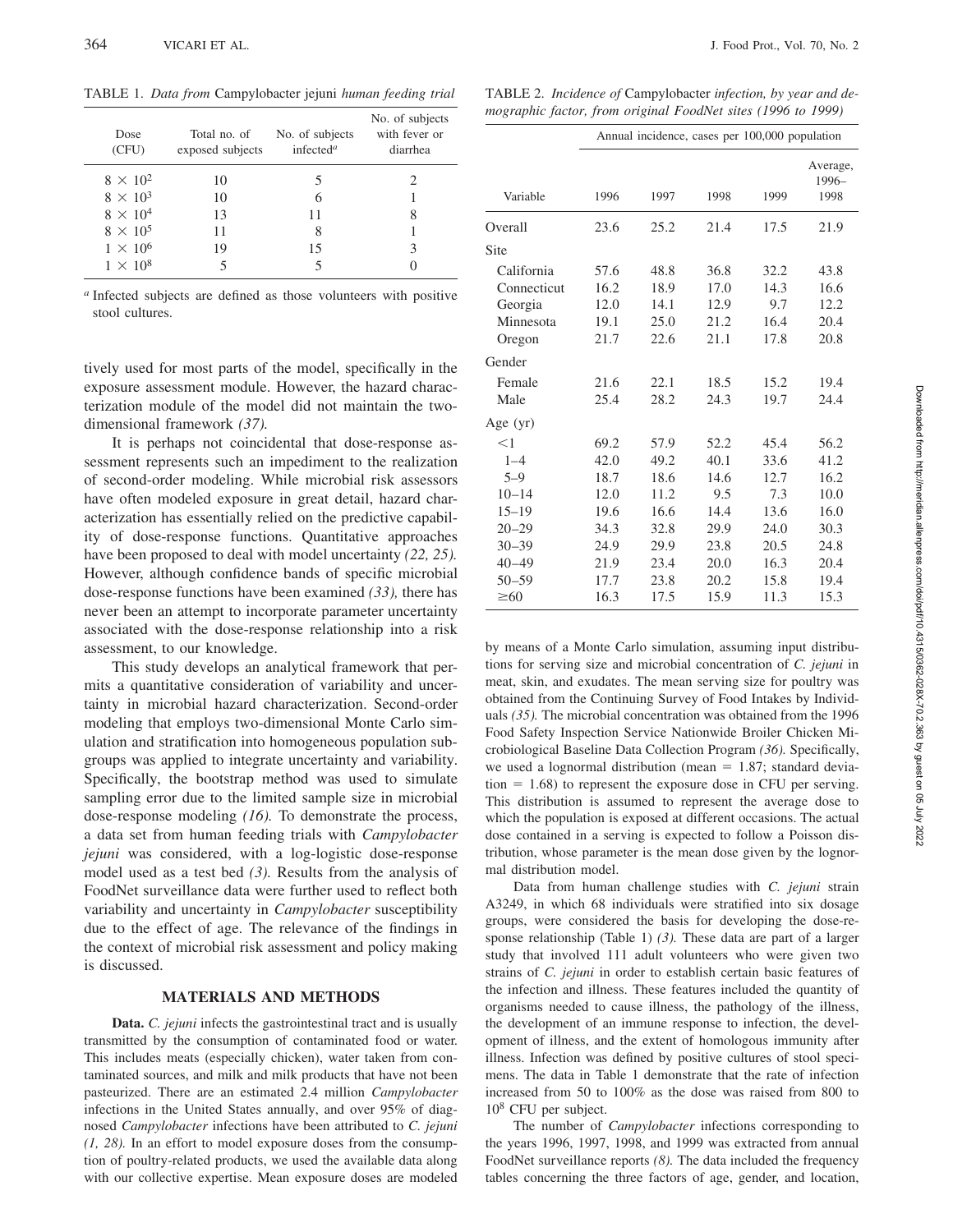stratified by year (Table 2). These data were used to estimate measures of relative risk in order to characterize interindividual variability in susceptibility within the framework of microbial risk assessment.

**Poisson regression analysis.** A common analytical goal of surveillance data is to estimate incidences (rates of illness per infection per population at risk) and to establish the potential relationship to a set of available explanatory variables (e.g., site, age). Surveillance data often come in the form of discrete counts of events. When frequencies are contained, an adequate assumption is that the counts follow a Poisson distribution *(32).* The Poisson regression is an analytical method that can achieve the goal of estimating the incidences and establishing the potential relationships while preserving and exploiting as much as possible the discreteness of the count variable.

Computational implementation of the Poisson regression was carried out within the framework of Generalized Linear Models *(32).* We assumed that the dependent variable *Y* was Poisson distributed with mean and variance  $\mu$ . If only a single explanatory model is considered, the base Generalized Linear Models regression model for  $\mu$  is written as follows:

$$
\log(\mu) = \alpha + x\beta \tag{1}
$$

When the interest lies in modeling rates, an exposure variable *N* (e.g., population at risk) needs to be defined. The rate is then *Y*/ *N*. The expected value becomes  $\mu/N$ , which is modeled as follows:

$$
\log(\mu) = \alpha + x\beta + \log(N) \tag{2}
$$

For multiple explanatory variables, the model is written as follows:

$$
\log(\mu_i) = \log(N_i) + X_i' \times \beta \tag{3}
$$

where  $X_i$  is a matrix that holds the explanatory variables. A useful characteristic of the Poisson log-linear model is that the exponentiation of parameter coefficients leads to measures of relative risk, i.e., the incidence rate ratio. The risk of *Campylobacter* infection in seven distinct age groups (younger than 1 year of age, 1 to 9, 10 to 19, 30 to 39, 40 to 49, 50 to 59, and older than 60) relative to a reference (individuals 20 to 29 years of age) was calculated with Poisson regression, considering explanatory variables such as age, gender, and year and possible interactions between these variables. The human feeding trial with *C. jejuni* was conducted with young adults *(3),* and hence, individuals between 20 and 29 years old were assumed to represent the reference group.

Reported counts of *Campylobacter* infections for the 4-year period between 1996 and 1999 were extracted from annual FoodNet reports *(8),* while denominators for the population at risk were derived from online data (year 2000) of the U.S. Census Bureau *(34).* The coefficients of seven age groups are thought to follow a normal distribution in which the mean is the estimate of the age parameter from the Poisson regression, and the standard deviation is the standard error of such a parameter *(12).*

The goodness of fit for the Poisson regression analysis was investigated through residual analysis. The transformation of the dependent variable that is closest to normality and is standardized to mean 0 and variance 1 defines the Anscombe residual *(6).* For a Poisson-distributed variable, the transformation  $y^{2/3}$  is closest to normality, and the Anscombe residual is calculated as follows:

$$
a_i = \frac{1.5^*(y_i^{2/3} - \hat{y}_i^{2/3})}{\hat{y}_i^{1/6}}
$$
(4)

where  $y_i$  is the observed value for a specific combination of levels of the explanatory variables, and  $\hat{y}_i$  is the relative predicted value. Plots of the Anscombe residuals against the levels of the explanatory variables were used to assess the goodness of fit of the final models. The normality of the residual was checked through the Kolmogorov-Smirnov test and normal probability plots.

**Dose-response model.** The log-logistic equation was used to model the dose-response relationship and hence estimate the infection probability for an age group  $(P_i)$   $(11)$ . When a log-logistic model is applied, the *P<sub>i</sub>* for the reference age group (i.e., individuals between 20 and 29 years old) can be expressed as follows:

$$
P_{20 \text{ to } 29} = f(\beta_0, \beta_1; d) = \frac{1}{1 + e^{-[\beta_0 + \beta_1 \times \log(d)]}} \tag{5}
$$

where  $\beta_0$  and  $\beta_1$  are the parameters of the log-logistic dose-response model, and *d* is the dose. Equation 5 was the baseline model used in our analyses.

Equation 5 can be extended to model dose response for the remaining seven age groups. Specifically, the Poisson regression coefficients are defined as  $\beta'_{0i}$  and are summed to the parameter  $\beta_0$ . The age-specific infection probability  $P_i$  is thus as follows:

$$
P_i = f(\beta_0, \beta'_{0i}, \beta_1; d) = \frac{1}{1 + e^{-[(\beta_0 + \beta'_{0i}) + \beta_1 \times \log(d)]}}
$$
(6)

This implies two assumptions. First, risk differences among age groups that result from the FoodNet surveillance data are viewed to arise solely on the basis of differences in susceptibility. In other words, exposure is assumed to be comparable for all age groups. Second, susceptibility distributions differ from one age group to another only in terms of the median, while the dispersion is similar for all age groups (i.e., the parameter  $\beta_1$  is correct independently of age). To account for varying serving size, and thus dose size in different age groups, a factor,  $\gamma_i$ , that proportionally adjusts dose can be introduced.  $P_i$  is then as follows:

$$
P_i = f(\beta_0, \beta'_{0i}, \beta_1, \gamma_i; d) = \frac{1}{1 + e^{-[(\beta_0 + \beta'_{0i}) + \beta_1 \times \log(\gamma_i \times d)]}} \quad (7)
$$

As calculated from the Continuing Survey of Food Intakes by Individuals *(35),* the mean serving size for poultry in select age groups is 32.8 g for individuals younger than 1 year of age; 103.5 g for the 20 to 29 age group; and 85.3 g for people older than 60 years *(35).* When compared to young adults, the dose adjustment factor  $\gamma$  was thus assumed to be 0.3 and 0.8 for infants and the elderly, respectively.

For any given dose, the infection probability *P* in the heterogeneous population is the sum of age-specific infection probabilities  $P_i$ , each weighted for the fraction of the relative age group  $\delta_i$  in the population, i.e.,

$$
P = \sum_{i} \delta_{i} P_{i} \tag{8}
$$

The age-specific fraction  $\delta_i$  for the estimated population of the United States in July 2000 was 0.014 (younger than 1 year of age); 0.123 (1 to 9 years of age); 0.145 (10 to 19 years of age); 0.131 (20 to 29 years of age); 0.145 (30 to 39 years of age); 0.158 (40 to 49 years of age); 0.118 (50 to 59 years of age); and 0.166 (older than 60 years of age) *(34).*

**Parameter estimation for the dose-response model.** Given the nonlinear character of the log-logistic dose-response model, the maximum likelihood estimation was selected as the method of choice for calculating the values of model parameters by the following log-likelihood function for binary data (i.e.,  $\beta_0^*$ ,  $\beta_1^*$ ) *(26)*:

$$
l(\hat{\pi}; y) = \sum_{i} [y_i \log \hat{\pi}_i + (m_i - y_i) \log(1 - \hat{\pi}_i)]
$$
 (9)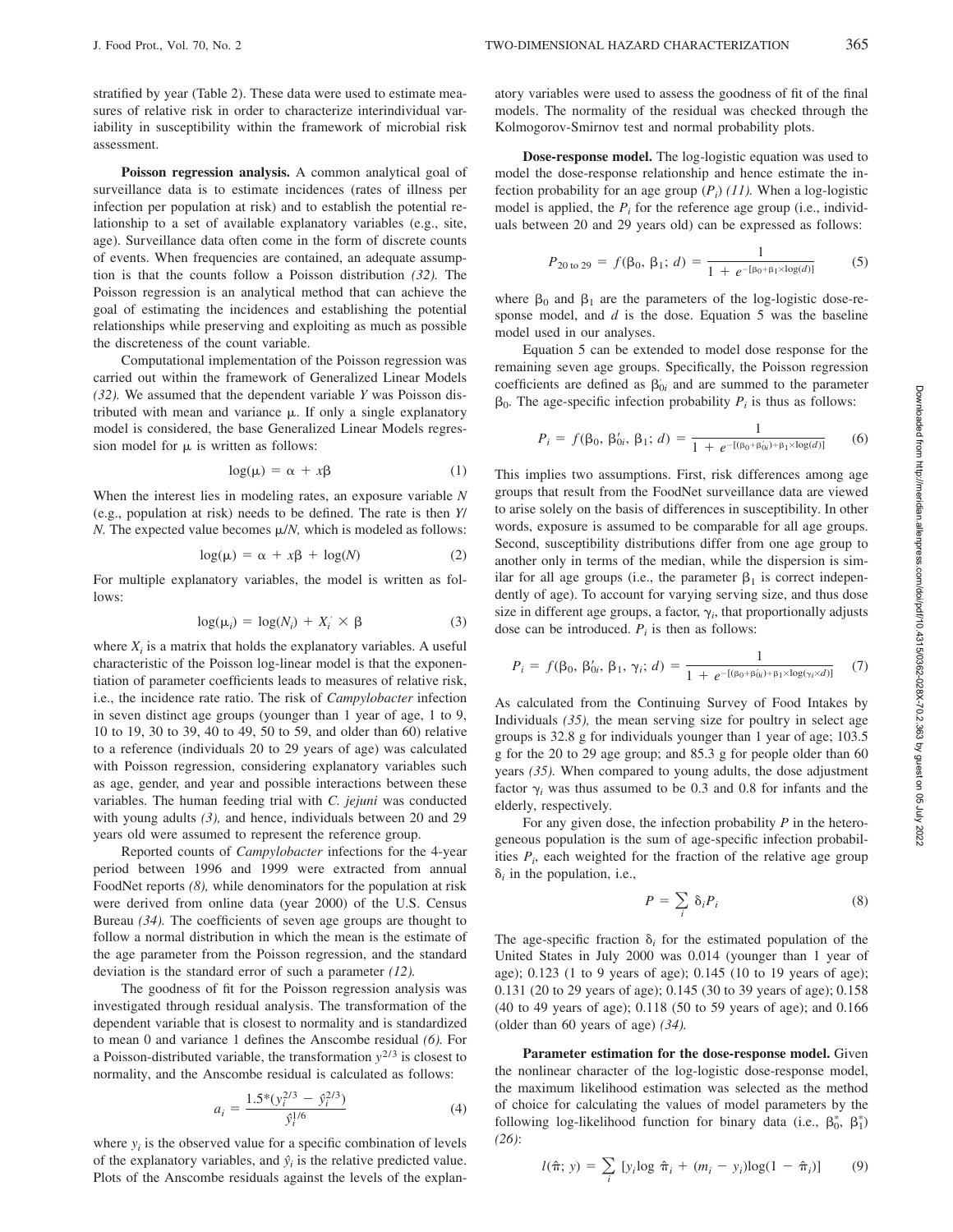where  $m_i$  is the number of trials in group *i*,  $y_i$  is the number of successes, and  $\pi_i$  is the fitted probability. The maximum likelihood estimates are those parameter values that maximize this equation.

The deviance as a measure of the goodness of fit is defined as twice the difference between the maximum achievable log likelihood and that attained under the fitted model and can be written as follows:

$$
D(y; \hat{\pi}) = 2 \sum_{i} \left[ y_i \log \left( \frac{y_i}{\hat{\mu}_i} \right) + (m_i - y_i) \log \left( \frac{m_i - y_i}{m_i - \hat{\mu}_i} \right) \right]
$$
 (10)

where  $\hat{\mu}_i$  is the expected value of the number of successes in group *i* on the basis of the fitted model. The deviance is commonly regarded as being asymptotically  $\chi^2_{n-p}$  distributed, where  $n$  is the number of groups, and  $p$  is the number of parameters fitted.

**Bootstrap simulation applied to dose-response modeling.** The bootstrap method extends the standard approach of obtaining a single ''best'' estimate (e.g., maximum likelihood estimate) for parameters of a microbial dose-response model by generating a distribution of the parameter values. Bootstrap simulation can provide estimates of confidence intervals in situations for which analytical mathematical solutions may not exist. Bootstrap simulation is based on drawing multiple random samples, each of size *n,* with replacement from the data set *(16).* The sought statistic *s* is then calculated for each bootstrap sample, and a series of bootstrap replications is the result. As the number of bootstrap samples increases, the distribution of the bootstrap replications becomes a reliable estimate of the population statistic.

Data for human feeding trials are typically sparse (i.e., few dose-response pairs), the dose has to be viewed as a fixed factor, and the response is binomial (i.e., has a domain between 0 and 1). A bootstrap procedure for such data has been proposed *(13, 15).* The crucial step of the bootstrap method is the process by which the observed data set is resampled, i.e., how bootstrap samples are generated. We considered a binomial distribution for resampling from the data for human feeding trials. The outcome of the resampling scheme is essentially a resampled number of infected individuals  $(r_i^*)$  for each of *i* dosage groups as follows:

$$
r_i^* = binomial(n_i, r_i/n_i)
$$
 (11)

where  $n_i$  is the total number of exposed individuals in the *i*th dosage group, and *ri* is the number of infected individuals in the same group. The ratio of  $r_i$ : $n_i$  is also known as the observed infection.

**Model application.** Both ''first-order analysis'' and ''secondorder analysis'' were conducted on the proposed dose-response model. Specifically, the term first-order is used for an analysis that, while probabilistic, confounds uncertainty and variability. In contrast, the two elements are kept separated in a second-order analysis. The effect of age was separated by stratifying the analysis, while the other sources of uncertainty and variability, such as the sampling error due to the limited sample size for the human trial data and the dose distribution, respectively, were propagated by Monte Carlo simulation.

First-order analysis drew 500 samples from the lognormal distribution of doses described earlier. The other parameters were the point estimates of the dose-response function or the Poisson regression. For the second-order analysis, dose was generated through a two-dimensional simulation that nested one iterative loop into another. The first loop simulated variability by creating 500 samples of the variable dose from the mentioned lognormal distribution. Five hundred Poisson random samples were gener-

TABLE 3. *Incidence rate ratio for* Campylobacter *for different age categories based on the Poisson log-linear regression model*

| Age<br>categories | Incidence<br>rate ratio<br>$(\beta_0')$ | <b>SE</b> | Lower<br>confidence<br>limit <sup>a</sup> | Upper<br>confidence<br>limit <sup>a</sup> |
|-------------------|-----------------------------------------|-----------|-------------------------------------------|-------------------------------------------|
| $<$ 1             | 1.87                                    | 0.044     | 1.72                                      | 2.04                                      |
| $1 - 9$           | 0.85                                    | 0.050     | 0.77                                      | 0.94                                      |
| $10 - 19$         | 0.43                                    | 0.040     | 0.39                                      | 0.46                                      |
| $20 - 29^b$       | 1.00                                    |           |                                           |                                           |
| $30 - 39$         | 0.86                                    | 0.046     | 0.79                                      | 0.94                                      |
| $40 - 49$         | 0.72                                    | 0.041     | 0.66                                      | 0.78                                      |
| $50 - 59$         | 0.65                                    | 0.057     | 0.58                                      | 0.73                                      |
| $\geq 60$         | 0.51                                    | 0.042     | 0.47                                      | 0.56                                      |
|                   |                                         |           |                                           |                                           |

*<sup>a</sup>* Lower and upper limits based on 95% confidence intervals. *<sup>b</sup>* Reference level.

ated, starting from those first 500 samples. This second loop represented uncertainty. Parameter uncertainty of the dose-response function was simulated by the bootstrap method. Uncertainty in the age effect was simulated by drawing 500 samples from seven normal distributions (one for each age group, excluding the 20 to 29-year-old baseline) whose parameters were defined on the basis of the results obtained in the Poisson regression. The three data sets, including dose values, uncertainty associated with the dose-response function, and uncertainty associated with the age effect, were merged, and equation 7 was resolved. Each one of 250,000 observations (i.e.,  $500 \times 500$ ) thus contained a value for dose and the corresponding infection probability for each of the eight age groups.

### **RESULTS**

**Incidence rate ratio for** *Campylobacter.* The risk of *Campylobacter* infection in seven distinct age groups (younger than 1 year of age, 1 to 9, 10 to 19, 30 to 39, 40 to 49, 50 to 59, and older than 60) relative to a reference (individuals 20 to 29 years of age) was calculated with Poisson regression, considering explanatory variables such as age, gender, and year and the possible interaction between these variables. For the seven age categories, the mean coefficients, along with standard errors and the lower and upper bounds of the 95% confidence intervals for incidence rates, are given in Table 3. Rates of *Campylobacter* infection were higher in infants (children younger than 1 year of age) and in adults (20 to 29 years of age) and appeared fairly similar for the other age groups. Although more detailed discrimination would require specific contrasts between the different age groups, the age group 10 to 19 had the lowest risk, and people older than 60 years had the second lowest risk. On the basis of the confidence intervals, these results are statistically significant. Age groups 1 to 9 and 30 to 39 had a similar risk, as did people between 40 and 59 years of age.

The goodness of fit of the final multivariate model for the *Campylobacter* data was satisfactory. The residuals appeared normally distributed, with a mean of 0.044 and a standard deviation of 1.265 (Fig. 1a, Kolmogorov-Smirnov statistics  $P > 0.15$ ). Also, no particular pattern was evident from the graphical representations of the Anscombe residuals (Fig. 1b and 1c).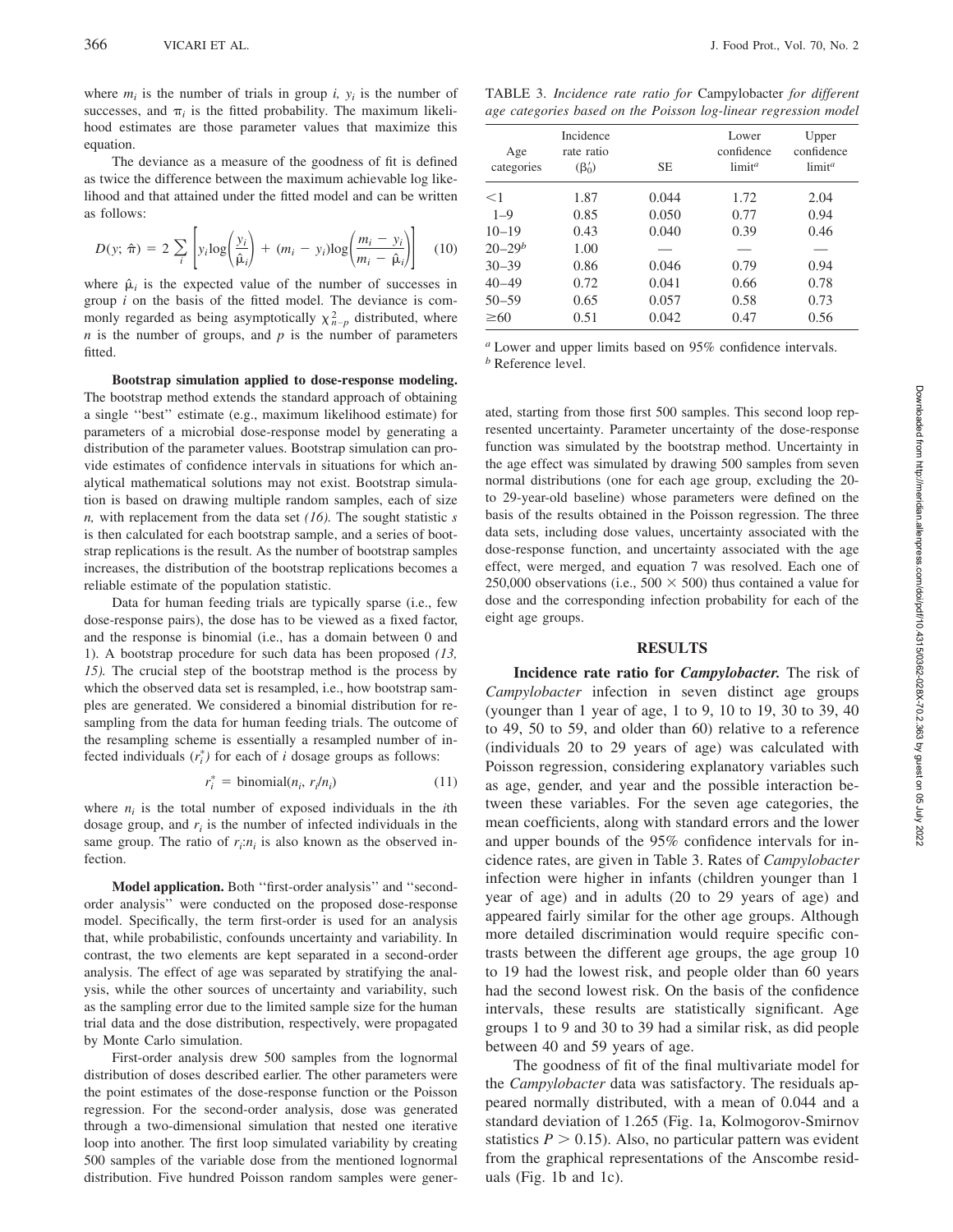

FIGURE 1. *Goodness-of-fit results for the Poisson regression analysis: normal probability plot of Anscombe residuals (a); Anscombe residuals of final model versus age groups (b), states (c), and different years of FoodNet data (d).*

**First-order analysis of variability and uncertainty.** The first set of results focuses on the combined effect of variability in dose and parameter uncertainty of the doseresponse function. Figure 2 displays the results of the firstorder analysis for the dose-response relationship and the corresponding joint probability when age was not considered. Confidence intervals represent the uncertainty associated with each value of the response (i.e., the probability of infection). Different values of probability of infection represent variability.

From these graphs, it is apparent that the dose-response function creates a perfect correlation between dose and response, i.e., given a dose, the response is defined with certitude. The maximum likelihood estimations for parameters  $\beta_0$  and  $\beta_1$  of the log-logistic dose-response model were  $-1.385$  and 0.484, respectively, with a deviance of 2.37. While the parameter values are mainly of interest as a reference to the further results, the goodness of fit of the doseresponse model is worth considering. On the basis of the significance level of the observed deviance (Pr(deviance)  $= 0.67$ ), the log-logistic model resulted in an adequate fit for the *C. jejuni* data.

Figure 3 illustrates the influence of age on the doseresponse relationship based on the first-order analysis of variability and uncertainty. The ''combined'' curve represents the weighted sum of the age-specific responses, which is meant to reflect the dose-response relation for the heterogeneous population based on equation 8. As shown in Table 3, the epidemiological analysis suggests that infants (younger than 1 year of age) have about a twofold greater risk than the reference group of young adults (i.e., age between 20 and 29). At the other extreme, an age between 10 and 19 years or older than 60 years is associated with a nearly halved relative risk. The ordering of the curves in Figure 3 closely reflects the relative risks in Table 3. The distances between curves remain proportionally constant throughout dose levels. As is especially evident from the 95% confidence interval graphs, the line for the combined population is somewhat less steep than are the age-specific ones.

**Second-order analysis of variability and uncertainty.** In contrast to the results for the combined analysis of variability and uncertainty, second-order analysis accommodates the sampling error arising from dose-response modeling, and the dose-response relation becomes a surface. Figure 4 directly contrasts the results from three analytical approaches that represent an increasing level of sophistication. The deterministic analysis considers only the median of the dose distribution (i.e., the mean in a log scale, 1.87), and the response (0.382) directly results from the dose-response function. Stochastic simulation in a single dimension generates a similar pair of most likely values (log dose, 1.97; infection probability, 0.394). However, it is now possible to make a statement of confidence regarding the range of these estimates. Specifically, the 90% confidence interval for dose is  $-0.74$  to 4.49, and that for response ranges from 0.149 to 0.687. The distinct advan-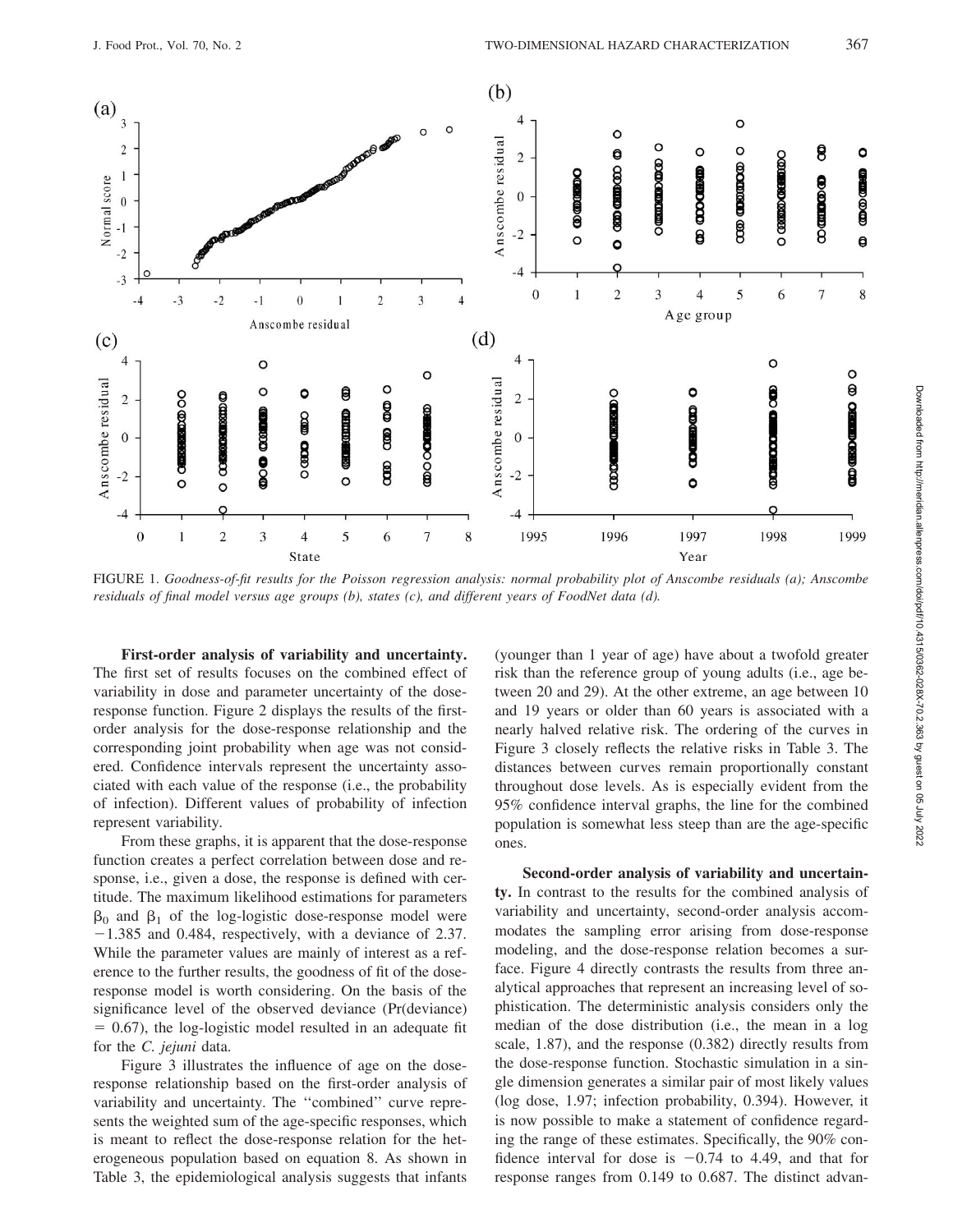

FIGURE 2. *First-order analysis of the dose-response relationship.*

tage of the two-dimensional probabilistic simulation is that it allows confidence statements for any given value of dose and response. The most likely pairs are notably shifted toward higher values of both dose and response.

Figure 5 shows the results for different age groups. Fractiles of the empirical cumulative distribution of the joint probability are drawn as contour plots. These contours can be interpreted as confidence regions such that the confidence level is equal to 1 minus the fractile, multiplied by 100. In particular, the 0.05 fractile describes the 95% confidence region, the 0.25 fractile describes the 75% confidence region, and so on. Similar to the first-order analysis, the vertical shift between age groups is maintained in the second-order analysis, and the shape of the confidence regions appears very similar. When the results for infants are compared with those of the 20 to 29 age group, it would appear that, for any given dose, a relative risk of 2 roughly translates into a 0.10 to 0.15 increase in infection probability independently of the considered dose or confidence

level. Conversely, a 0.10 to 0.20 decrease in infection probability seems to be associated with a relative risk of 0.5, as judged from the 10 to 19 age group. In contrast, a similar pattern cannot be inferred starting from the *y*-axis (infection probability), because the vertical shift of the confidence regions is not linked to a proportional horizontal change. For any given infection probability, the associated confidence interval of dose varies from one age group to another.

## **DISCUSSION**

The methodology presented in this study achieves two advancements in microbial risk assessment. First, the integration of an important source of uncertainty (sampling error) in dose-response modeling more openly reflects the degree of reliability inherent in the model and its outcomes. This has relevant implications in terms of risk management. Second, the potential role of a specific host factor and, by reflection, the need for a more detailed characterization of the multifaceted process of foodborne infection are evaluated.

Parameter estimates of the log-logistic dose-response model were conducted by the human feeding trial with *C. jejuni (3).* Other researchers have reported estimates for this data set by alternative dose-response models. For instance, Teunis et al. *(33)* and Holcomb et al. *(19)* both considered the beta-Poisson model, while Teunis et al. also considered the exponential model. Although we also evaluated the beta-Poisson model in our analyses (data not shown), the estimation process for the parameters of the log-logistic model by the maximum likelihood estimation approach offered better warranties of stability. In comparison to the beta-Poisson model, the parameter estimates of the log-logistic model thus incurred a lesser chance of being biased. Another key consideration with regard to the beta-Poisson model was that relevant portions of the confidence regions for the parameter estimates intersected an implausible region (i.e., parameter  $\alpha$  > parameter  $\beta$ ). Thus, we were not able to reject the possibility that the theoretical assumptions governing the derivation of the beta-Poisson model were violated. Thus, for our case, the beta-Poisson model was devoid of its claimed biological fundaments and reverted to an empirical model very much as in the log-logistic model.

Our analysis showed that a high degree of uncertainty was revealed by the second-order analysis. While at first glance disconcerting to the risk manager, the increasingly sophisticated methodology does not affect the ability to identify the most likely outcomes. As shown in Figure 4, when moving from a deterministic to a stochastic analysis and from first-order to second-order modeling, the most likely values of dose and response can always be identified. The location of these pairs varies because of the random nature of the Monte Carlo simulation (deterministic versus first-order stochastic analysis) and an increased complexity of the applied models (second-order stochastic analysis). The notable improvement is in our ability to make statements on the degree of confidence and belief in the results. While the first-order analysis characterizes the confidence of the most likely estimates, a similar statement is possible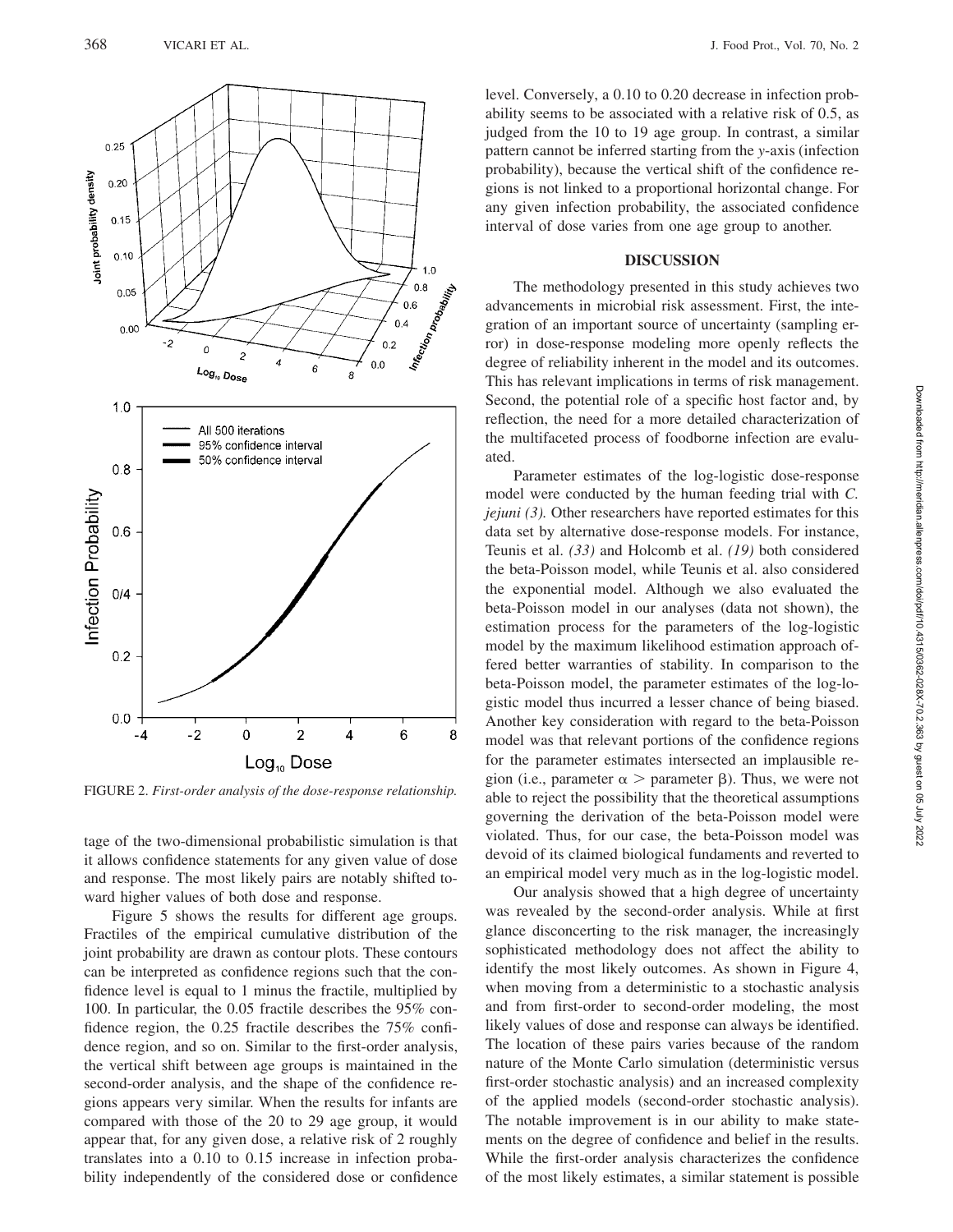

FIGURE 3. *First-order analysis of the dose-response relationship for different age groups: (a) 25% confidence intervals; (b) 50% confidence intervals; (c) 75% confidence intervals; and (d) 95% confidence intervals.*

for any point in the dose-response plan (surface) when the second-order analysis is applied.

The capability of making confidence statements has far-reaching implications in terms of risk management. This was originally pointed out in environmental risk assessment *(2, 4, 17, 18)* but has since been recognized in the food safety arena *(23).* Figure 6 shows the possible interpretation of second-order analysis for policy making. Confidence statements are possible irrespective of whether a risk manager is interested in establishing the infection probability for a given dose or the dose for a given infection probability. As a strategy based on postexposure mitigation is obviously untenable in food safety, the exposure process (whether in terms of dose modulation or avoiding the exposure altogether) clearly is pivotal to risk management options. Thus, a representation of the final risk that still conveys the level of exposure offers an unparalleled insight for a decision-maker. For the sake of illustration, the exposure scenario considered in this study is simple. At best, it represents a single exposure to a food item contaminated with *C. jejuni.* However, replacing dose and infection probability with other relevant variables from the steps of exposure assessment or hazard characterization, respectively, can be envisioned. For instance, the *x* axis could represent the dose before preparation, and the *y* axis could represent the number of exposed individuals. The gained insight would be equivalent.

In this study, a relatively small sample size of 500 iterations was chosen. Morgan and Henrion *(29)* discuss formal ways of determining the number of iterations that would fulfill a desired level of accuracy. Given the twodimensional structure of a second-order analysis, an increase in sample size implies exponentiation of the observation number. Theoretically, computation capability is the limiting factor in achieving better accuracy through an increase in iterations. For the baseline model, we contrasted a simulation with 500 iterations to one with 1,000 simulations (250,000 and 1,000,000 observations, respectively). Graphical appearance of the results was similar for the two cases (data not shown). The larger simulation required a longer, but still manageable computation time. However, it was at the level of outcome analysis that the added burden became manifest. Imposing a more limited number of iterations for a comparable level of accuracy, Latin Hypercube Sampling should be considered an alternative to the Monte Carlo method *(29).*

As was apparent for our analysis of *Campylobacter* infection, a consideration of the age effect was associated with changes in the estimated risk (Figs. 3 and 5). While not as dramatic as those linked to the sampling error of the dose-response function, the differences are nonetheless perceptible. A relative risk of 1.87 for *Campylobacter* infection was established for infants (younger than 1 year of age) in comparison to young adults (20 to 29 years of age, refer-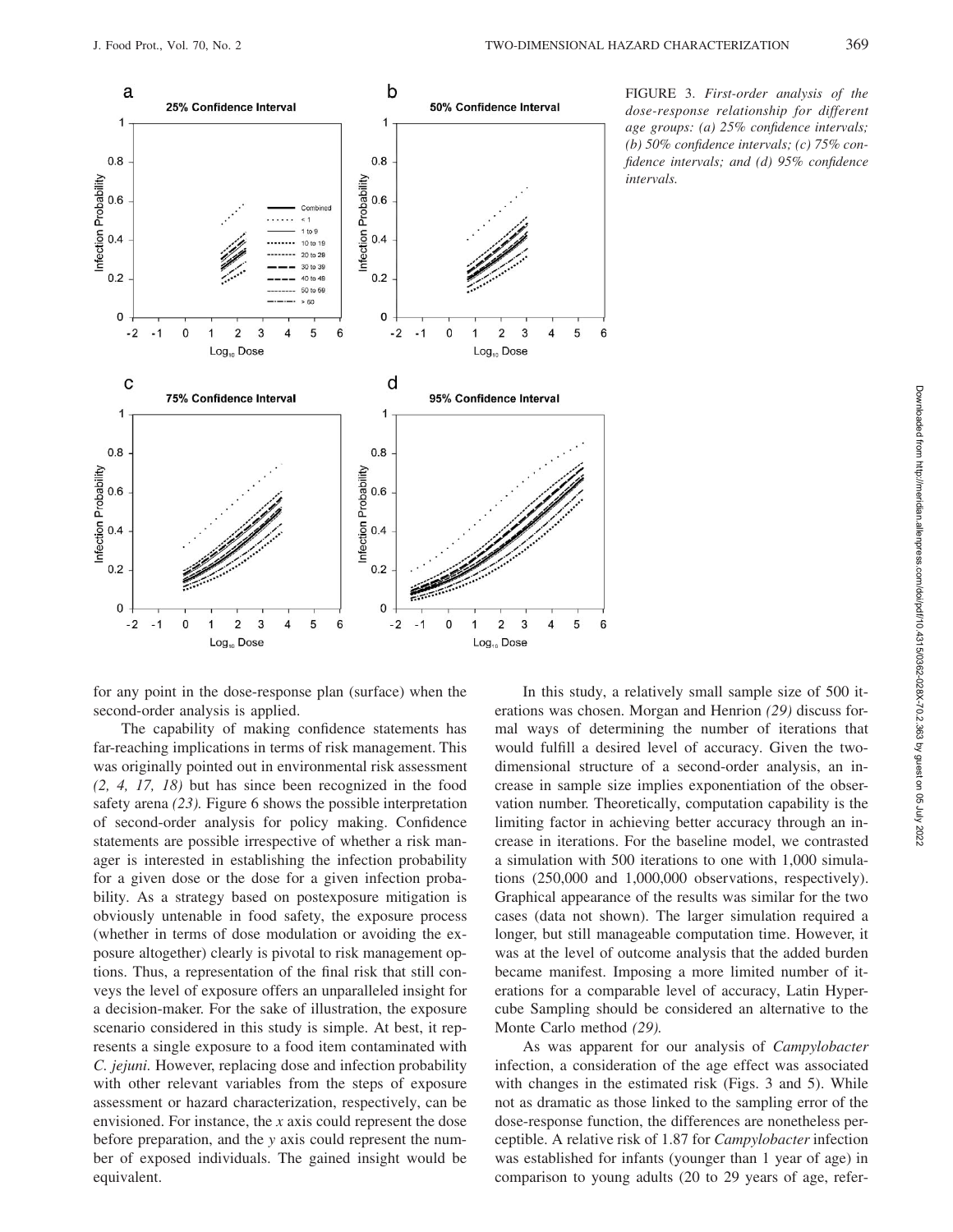

FIGURE 4. *Relationship between deterministic and probabilistic results.*

ence group) (Table 3). Such a relative risk is associated with a 0.1 to 0.15 increase in infection probability. Similarly, the 0.43 relative risk for the 10 to 19 age group translates into a 0.1 to 0.2 decrease in response. That relative risks are

ratios explains why the differences for the other age groups are more limited than are those at extreme relative risks. Also, since differences in response between age groups remain constant over the observed dose range, their relevance diminishes with increasing dose. From the graphical results, one wonders whether consideration of the age effect matters in terms of the risk assessment. Overall, the incertitude is perhaps indicative that relative risks of 0.5 and 2 represent pragmatic thresholds and that only host factors associated with a relative risk lower than 0.5 or greater than 2.0 ought to be pondered for inclusion in a microbial hazard characterization. Finally, it is noteworthy that higher probabilities for a *Campylobacter* infection are estimated for the reference group (20 to 29 years of age) than for the whole population. As pointed out, the reference group values arise from simply fitting the dose-response function to the data from the human feeding trial. Because the age effect was not considered, it would appear that there has been an implicit tendency to overestimate the risk when considering campylobacteriosis.

The conclusions regarding the influence of age rely on the soundness of the assumption made in formulating equation 2. Specifically, it was assumed that only the mean of susceptibility changes across population subgroups. The concept of susceptibility is already so challenging in qualitative terms that creating speculative quantitative statements is hardly warranted. However, while we cannot justify the assumption, there appears to be no evidence to refute it. Also, short of ignoring the age effect, the proposed approach is the simplest that we can advance and is thus the one that carries the least assumptions.

In conclusion, the present study proposes an analytical framework that integrates uncertainty associated with dose-



FIGURE 5. *Second-order analysis of the dose-response relationship for different age groups.*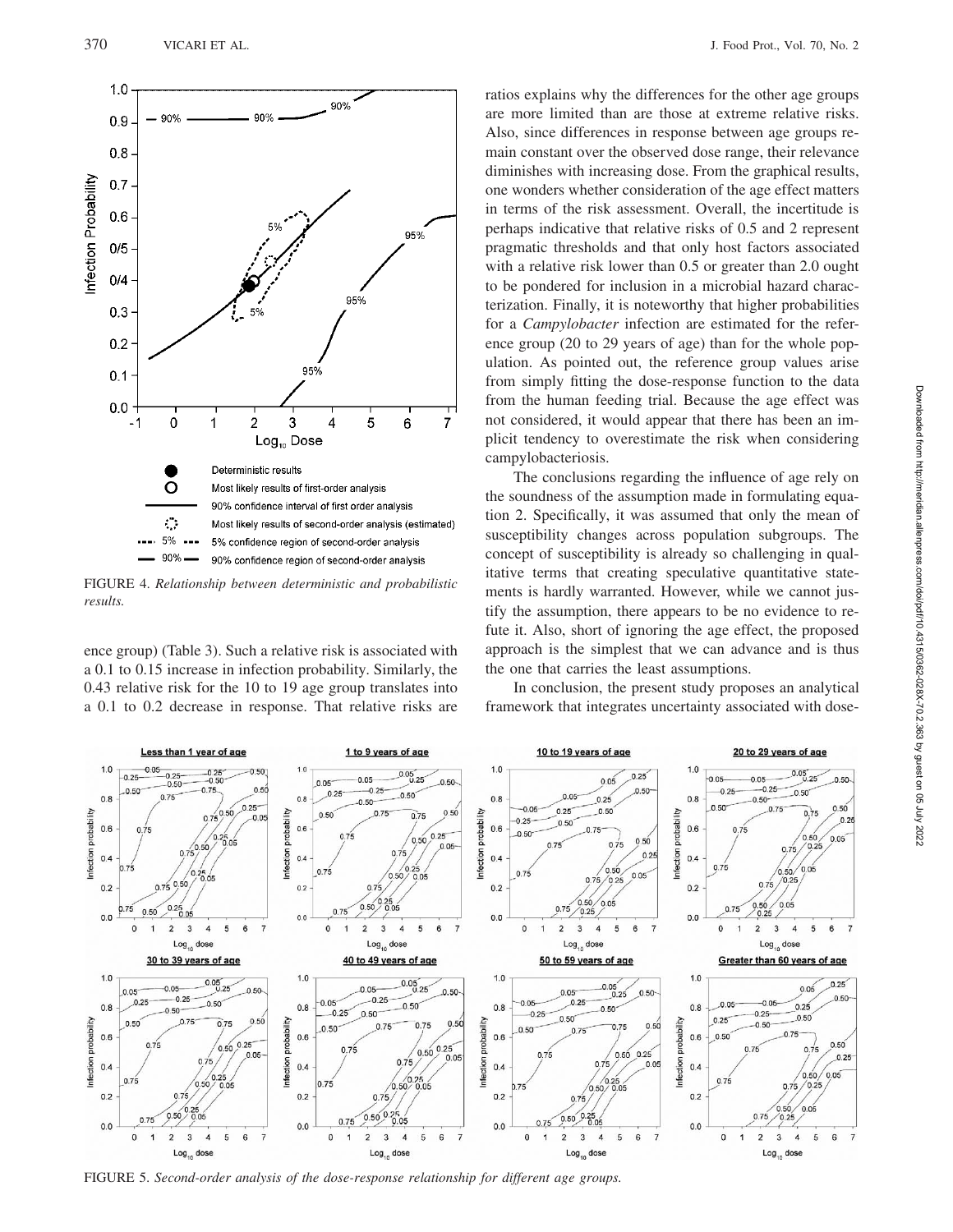

FIGURE 6. *Interpretation of second-order analysis in policy making.*

response modeling as well as variability due to age, as applied to *Campylobacter* infection. There are, of course, many other sources of uncertainty and variability that could be considered in future analyses. Nonetheless, in the present study, we can conclude that the former has a dominating influence on the analytical outcome. In contrast, inclusion of the age factor has a limited impact. Although this is only one example, the process suggests that biological plausibility and epidemiological evidence do not necessarily translate into risk assessment relevance. While the advocacy of more closely modeling variability in microbial risk assessment is warranted, for hazard characterization, this may reflect a misplaced emphasis. Indeed, in the case illustrated, the characterization of key sources of uncertainties and their consistent propagation throughout a microbial risk assessment actually appear to be of greater importance.

## **ACKNOWLEDGMENTS**

This study was supported by funding from the Cooperative State Research, Education, and Extension Service, U.S. Department of Agriculture (CSREES, USDA grants 96-354003606 and 2001-51110-11365).

#### **REFERENCES**

- 1. Altekruse, S. F., N. J. Stern, P. I. Fields, and D. L. Swerdlow. 1999. *Campylobacter jejuni*—an emerging foodborne pathogen. *Emerg. Infect. Dis.* 5:28–35.
- 2. Anderson, E. L., D. Hattis, N. Matalas, V. Bier, S. Kaplan, D. E. Burmaster, S. Conrad, and S. Ferson. 1999. When and how can you specify a probability distribution when you don't know much? II— Foundations. *Risk Anal.* 19:47–68.
- 3. Black, R. E., M. M. Levine, M. L. Clements, T. P. Hughes, and M. J. Blaser. 1988. Experimental *Campylobacter jejuni* infection in humans. *J. Infect. Dis.* 157:472–479.
- Bogen, K. T., and R. C. Spear. 1987. Integrating uncertainty and

inter-individual variability in environmental risk assessment. *Risk Anal.* 7:427–436.

- 5. Buchanan, R. L., A. M. Lammerding, I. R. Clarke, M. Van Schothorst, and T. A. Roberts. 1998. Potential application of risk assessment techniques to microbiological issues related to international trade in food and food products. *J. Food Prot.* 61:1075–1086.
- 6. Cameron, A. C., and P. K. Trivedi. 1998. Regression analysis of count data. Cambridge University Press, Cambridge.
- 7. Center for Food Safety and Applied Nutrition. 2003. Quantitative assessment of relative risk to public health from foodborne *Listeria monocytogenes* among selected categories of ready-to-eat foods. Prepared by Center for Food Safety and Nutrition (CFSAN), U.S. Food and Drug Administration (FDA), U.S. Department of Agriculture, Washington, D.C. Available at: http://www.foodsafety.gov/~dms/ lmr2-toc.html. Accessed February 2006.
- 8. Centers for Disease Control and Prevention. 2000. FoodNet surveillance report for 1996. Centers for Disease Control and Prevention, Atlanta.
- 9. Codex Alimentarius Commission. 1999. Principles and guidelines for the conduct of microbiological risk assessment. Food and Agriculture Organization and World Health Organization, Rome.
- 10. Codex Alimentarius Commission. 2000. Exposure assessment of *Salmonella* Enteritidis in eggs. Preliminary report MRA 00/04. Joint FAO/WHO expert consultation on risk assessment of microbiological hazards in foods, FAO Headquarters, Rome, 17 to 21 July. Food and Agriculture Organization and World Health Organization, Rome.
- 11. Covello, V. T., and M. W. Merkhofer. 1993. Risk assessment methods. Approaches for assessing health and environmental risks. Plenum Press, New York.
- 12. Cowen, P., C. M. Moore, L. A. Jaykus, R. Morales, and A. Vicari. Using surveillance data to analyze the pattern of foodborne illness. *In* M. Potter (ed.), Food consumption and disease risk: consumerpathogen interactions, in press. Woodhead Publishing, Cambridge.
- 13. Crump, K. S., and R. B. Howe. 1985. A review of methods for calculating statistical confidence limits in low dose extrapolation, vol. I. Biological and statistical criteria. CRC Press, Boca Raton, Fla.
- 14. Cullen, A. C., and H. C. Frey. 1999. Probabilistic techniques in exposure assessment. Plenum Press, New York.
- 15. Davison, A. C., and D. V. Hinkley. 1997. Bootstrap methods and their application. Cambridge University Press, New York.
- 16. Efron, B., and R. J. Tibshirani. 1993. An introduction to the bootstrap. Chapman and Hall, New York.
- 17. Hattis, D., and D. E. Burmaster. 1994. Assessment of variability and uncertainty distributions for practical risk analyses. *Risk Anal.* 14: 713–730.
- 18. Hoffman, F. O., and J. S. Hammonds. 1994. Propagation of uncertainty in risk assessments: the need to distinguish between uncertainty due to lack of knowledge and uncertainty due to variability. *Risk Anal.* 14:707–712.
- 19. Holcomb, D. L., M. A. Smith, G. O. Ware, Y. C. Hung, R. E. Brackett, and M. P. Doyle. 1999. Comparison of six dose-response models for use with food-borne pathogens. *Risk Anal.* 19:1091–1100.
- 20. International Life Science Institute, Risk Science Institute. 2000. A revised framework for microbial risk assessment. International Life Science Institute, Washington, D.C.
- 21. Jaykus, L. A. 1996. The application of quantitative risk assessment to microbial food safety risks. *Crit. Rev. Microbiol.* 22:279–293.
- 22. Kang, S. H., R. L. Kodell, and J. J. Chen. 2000. Incorporating model uncertainties along with data uncertainties in microbial risk assessment. *Regul. Toxicol. Pharmacol.* 32:68–72.
- 23. Lammerding, A. M., and A. Fazil. 2000. Hazard identification and exposure assessment for microbial food safety risk assessment. *Int. J. Food Microbiol.* 58:147–157.
- 24. Lammerding, A. M., and G. M. Paoli. 1997. Quantitative risk assessment: an emerging tool for emerging foodborne pathogens. *Emerg. Infect. Dis.* 3:483–487.
- 25. Latimer, H. K., L. A. Jaykus, R. A. Morales, P. Cowen, and D. Crawford-Brown. 2001. A weighted composite dose-response model for human Salmonellosis. *Risk Anal.* 21:295–306.